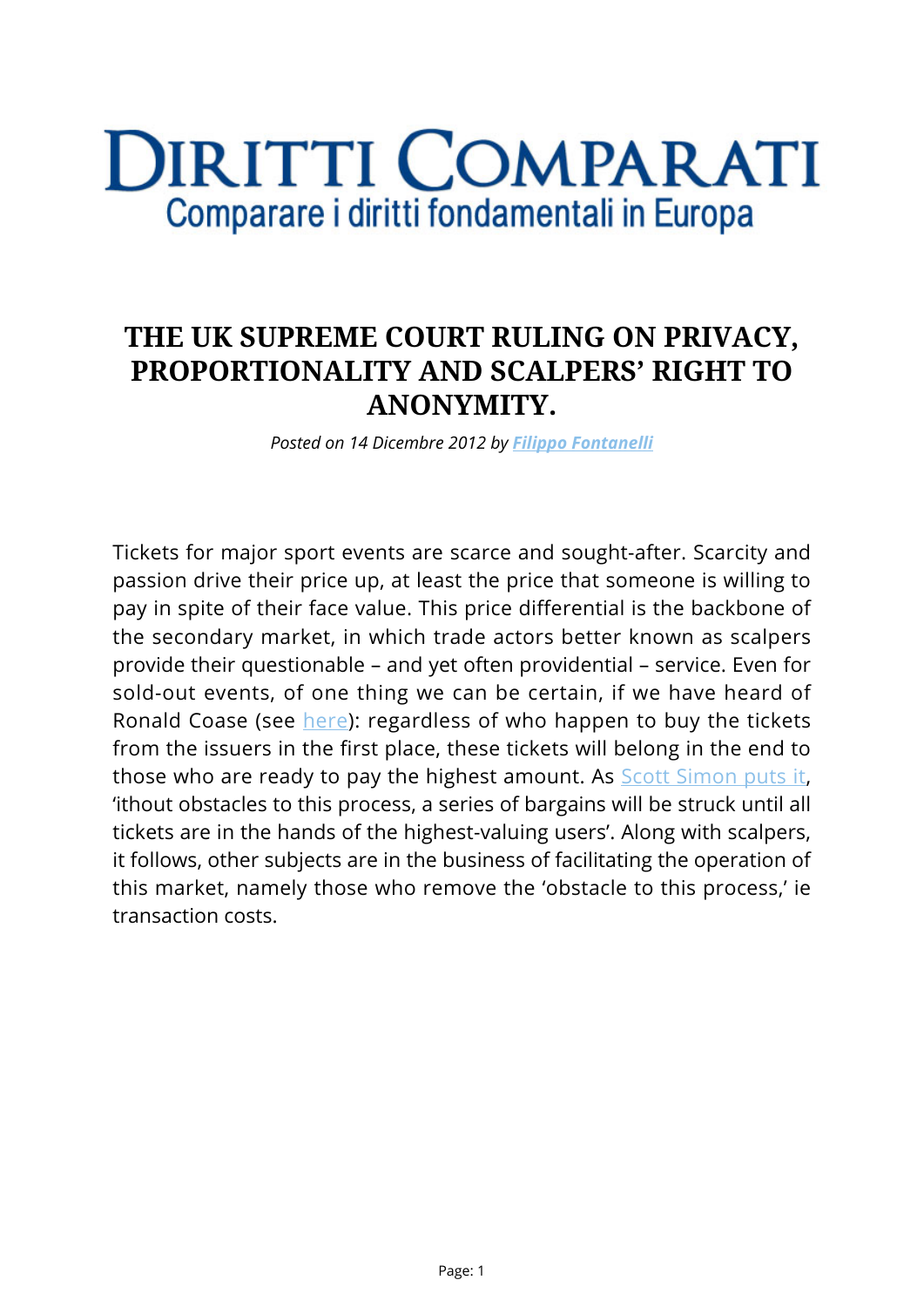**ENGLAND v. FRANCE** at the Rugby Football Union Ground, Twickenham Saturday, 28th February, 1959 Kick-off 3.0 p.m. ENTRANCE **EAST LOWER STAND** This ticket is issued on<br>the condition that the Rugby Football Union, its<br>graph  $\frac{1}{2}$  and  $\frac{1}{2}$  and  $\frac{1}{2}$  and  $\frac{1}{2}$  and<br> $\frac{1}{2}$  and  $\frac{1}{2}$  and  $\frac{1}{2}$  and  $\frac{1}{2}$  and  $\frac{1}{2}$ <br> $\frac{1}{2}$  and  $\frac{1$ ROW LINCLUDING<br>(ADMISSION TO GROUND) ticket is issued on the condition that no re-sale<br>is effected for more than its face value. **SEAT** 15  $\overline{\mathcal{U}}$ **ECRETARY** 

Among them is Viagogo, 'the ticket marketplace,' a company providing an online platform for individuals to exchange and sell tickets. The price of tickets on offer on Viagogo, *ça va sans dire*, follows closely the laws of supply and demand, and prices much above face value are routinely asked and paid for. When the organizers deliberately issue under-priced tickets or set a capped price, for instance to encourage purchase by lowincome customers, or enhance the popularity of one sport, the secondary market nullifies the effect of these subsidy-like policies. Notably, resellers are able to speculate, and monetize the value-surplus inherent in the ticket purchased at face-value. It is no surprise, therefore, that primary sellers are typically against the very existence of an uncontrolled secondary market, which frustrates customer-building strategies and, more generally, enervates legions of average customers, who are not happy or ready to pay a mark-up for tickets that at times remained on sale for just minutes.

The Rugby Football Union (RFU) is the body responsible for issuing tickets for rugby matches at the Twickenham Stadium. RFU's sale conditions stipulate that tickets are void, for breach of contract, if resold above face value. Monitoring private transactions, however, is a Sisyphean task, and RFU's attention focused on overt and massive reselling practices, like those carried out through Viagogo.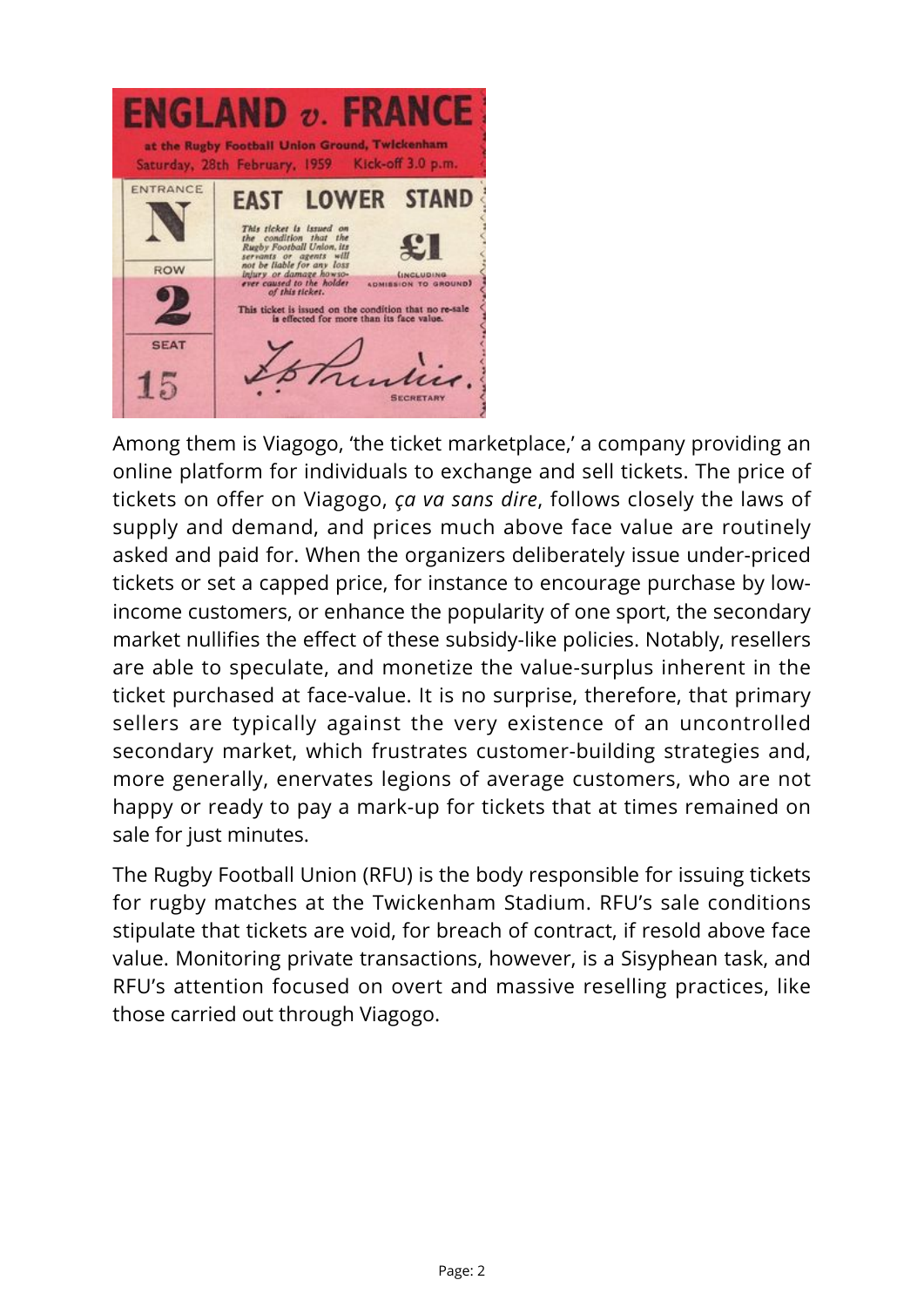In an attempt to monitor and fight illicit reselling, the RFU sought and obtained from the UK High Court an order requiring Viagogo to disclose the identity of the users engaging anonymously in the sale of over-priced rugby tickets. Viagogo appealed the court order and invoked *inter alia* the European Charter of Fundamental Rights, arguing that the ordered disclosure represented a disproportionate interference with the protection of personal data of the persons concerned, in breach of Art. 8 of the Charter. In the [appeal decision,](http://www.bailii.org/ew/cases/EWCA/Civ/2011/1585.html) the Court of Appeal rejected this argument, declaring that RFU had no alternative means of monitoring illicit conduct, and therefore the disclosure was a proportionate measure through which RFU sought legitimately to vindicate its contractual rights.

The Supreme Court (UK SC), seised of a challenge of the appeal judgment, handed down [its decision](http://www.bailii.org/uk/cases/UKSC/2012/55.html), in the person of Lord Kerr, on 21 November 2012. Two points of the decision will be explored here: the application of the Charter to the specific situation, and the proportionality assessment carried out by the UK SC.

As for the application of the Charter, the UK SC had to pass through the bottleneck of Art. 51(1): the Charter applies to Member States only when they *implement* EU law. The wording is vague enough to allow for everlasting speculation as to the exact meaning of this provision. Suffice it to say that there are at least two schools of thought on what *implementation* means under Art. 51(1) of the Charter, and both take cuse from the case-law on general principles, which also apply to State measures only when these implement EU law.

The first school follows closely the case-law of the Court of Justice of the European Union (CJEU), which has clarified over time that the concept of implementation is such that Member States are bound by general principles when they i) implement EU law directly (*[Wachauf](http://eur-lex.europa.eu/LexUriServ/LexUriServ.do?uri=CELEX:61988J0005:EN:HTML)*), but also when they ii) adopt measures in derogation of EU commitments (*[ERT](http://eur-lex.europa.eu/LexUriServ/LexUriServ.do?uri=CELEX:61989J0260:EN:HTML)*). Said derogation might be justified by virtue of an express specific exception (like those listed in Art. 36 TFEU, or those envisaged in a Directive or a Regulation, see the recent *[NS](http://curia.europa.eu/juris/celex.jsf?celex=62010CJ0411&lang1=en&type=NOT&ancre=)* [case](http://curia.europa.eu/juris/celex.jsf?celex=62010CJ0411&lang1=en&type=NOT&ancre=)), a general one (*[Familiapress](http://eur-lex.europa.eu/LexUriServ/LexUriServ.do?uri=CELEX:61995J0368:EN:HTML)*; *[Rutili](http://eur-lex.europa.eu/smartapi/cgi/sga_doc?smartapi!celexplus!prod!CELEXnumdoc&lg=en&numdoc=61975J0036)*), or a mandatory requirement (*[Cassis de Dijon](http://eur-lex.europa.eu/LexUriServ/LexUriServ.do?uri=CELEX:61978J0120:EN:NOT)*).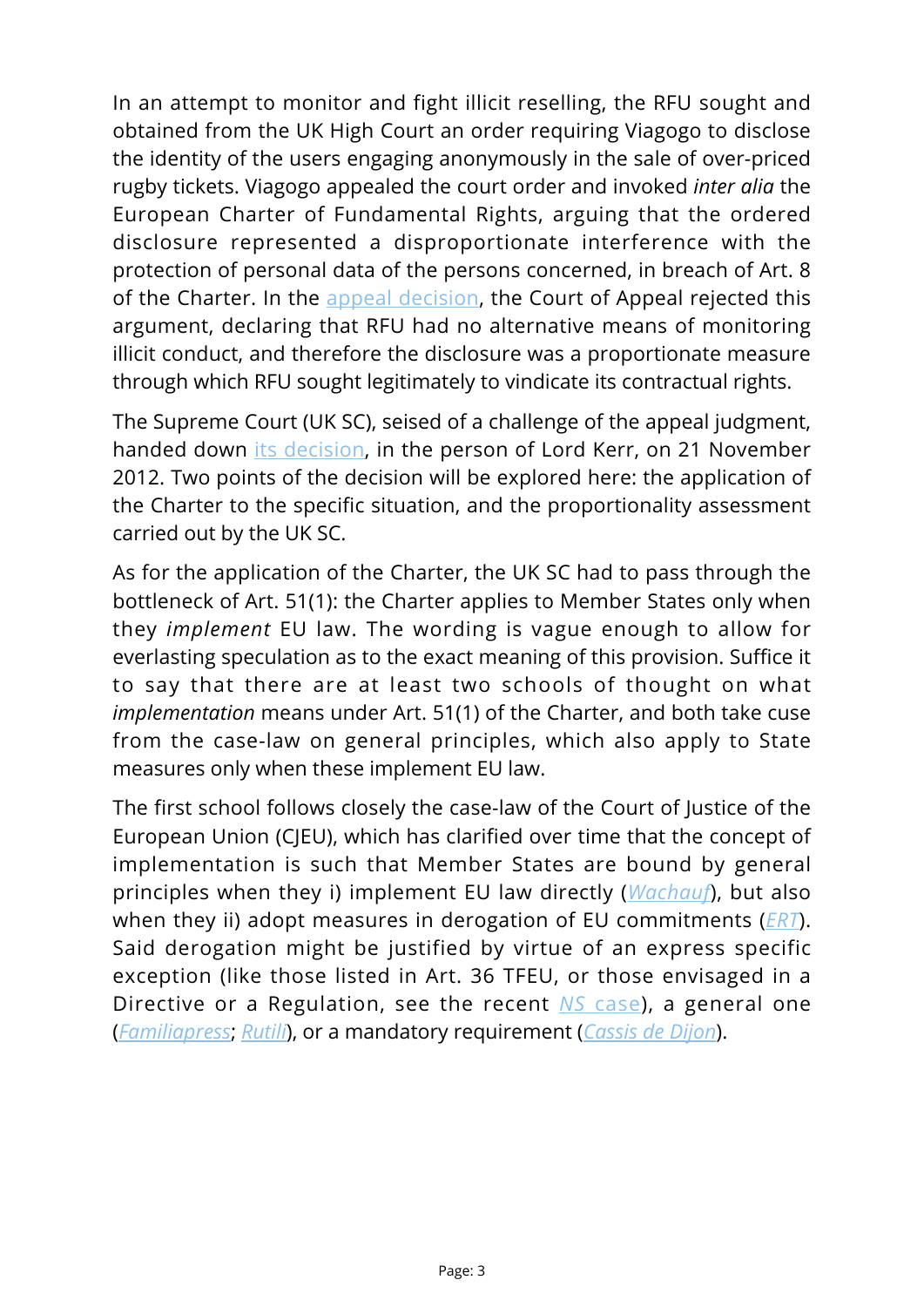A second school notices that the *ERT+Wachauf* test cannot cover many State measures that have nevertheless *some* link with EU law, or at least fall within the scope of EU competences *ratione materiae*. Therefore, many authors have advanced alternative rationales for the 'implementation' test, according to which EU general principles could also apply to at least some of these measures. One of the most innovative suggestions came from Advocate General (AG) Sharpston in *[Zambrano](http://eur-lex.europa.eu/smartapi/cgi/sga_doc?smartapi!celexplus!prod!CELEXnumdoc&lg=en&numdoc=61975J0036)*, who suggested to apply general principles to all State measures falling within the scope of EU competences (whether or not the Union had enacted any legislative act on the regulated matter). AG Cruz Villalòn, in the pending *[Fransson](http://curia.europa.eu/juris/celex.jsf?celex=62010CC0617&lang1=en&type=NOT&ancre=)* case, has proposed that Art. 51(1) should be applied with a grain of salt: regardless of the *ERT*+*Wachauf* test, the Charter applies (and so do general principles) when the Union has a 'specific interest' to impose on States its centralized conception of a fundamental right, by reason of the principalagent relationship between the Union, on one hand, and Member States implementing Union law, on the other.

The UK Supreme Court, in the case at hand, seemed to espouse without hesitation the latter, 'expansionary,' view. In gauging whether the order of disclosure could be reviewed against Art. 8 of the Charter, it simply recalled [a recent precedent](http://www.bailii.org/ew/cases/EWHC/Admin/2010/3110.html) of the High Court, on the point of the interpretation of Art. 51(1) of the Charter:

… the rubric, 'implementing EU law' is to be interpreted broadly and, in effect, means whenever a member state is acting 'within the material scope of EU law'.

The UK SC did not elaborate on the reasons supporting this broad interpretation, which in any case yielded an uncontroversial result, since the High Court's order concerned the disclosure of 'personal data,' a concept defined (better, a matter regulated) by the Data Protection Directive (see ). Therefore, it is fair to observe that, even endorsing a narrow interpretation of Art. 51(1) of the Charter, the conclusion is the same: national judges issuing disclosure orders must abide by the Charter.

The direct application of Art. 8 of the Charter, however, does not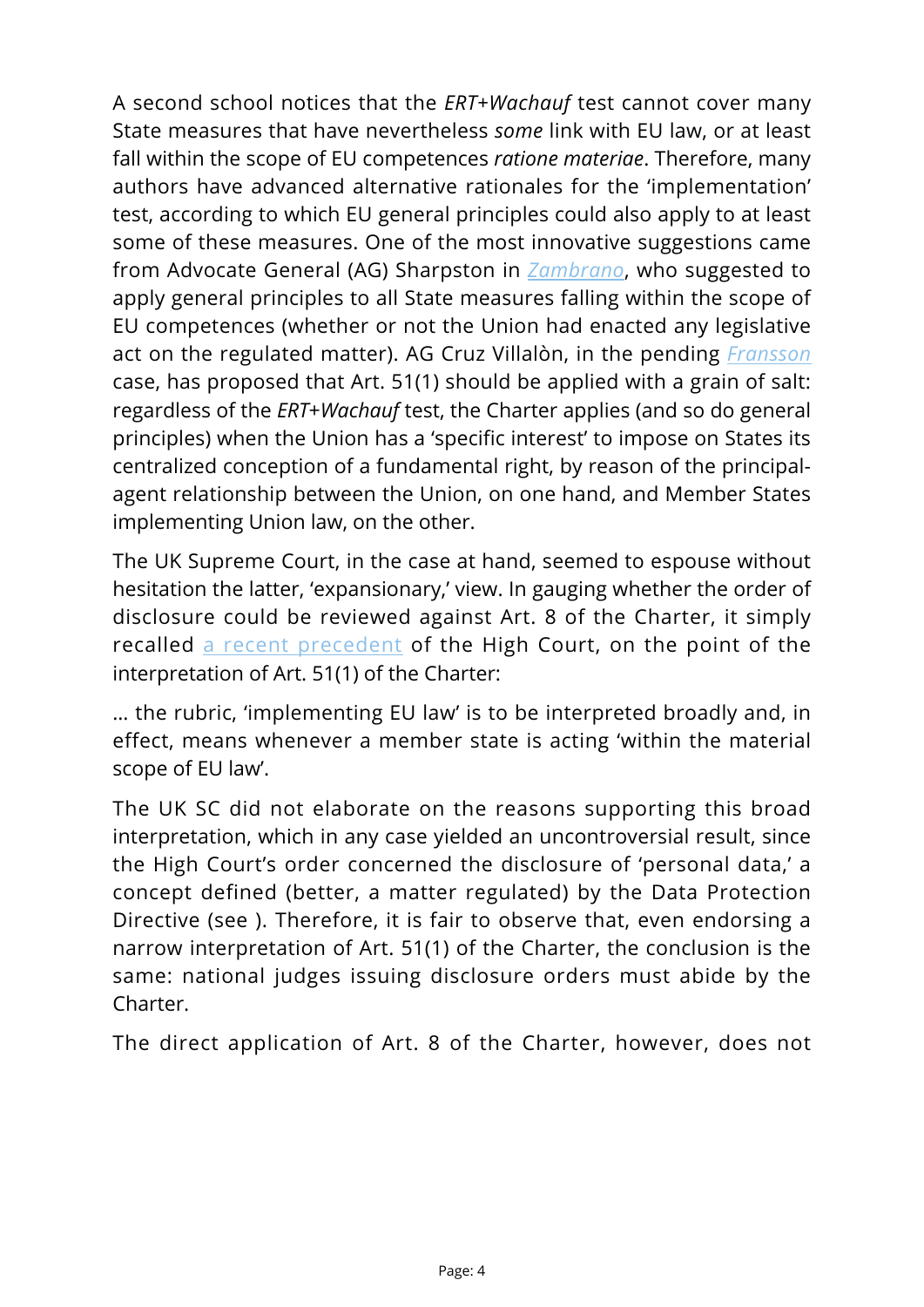automatically outlaw all limitations to the absolute protection of personal data. Art. 8 itself (second paragraph) envisages the possibility to process personal data 'on the basis of ... other legitimate basis laid down by law '. Moreover, Art. 52(1) of the Charter sets out the possibility to justify interferences with a Charter right, on condition that they be 'provided by law,' respectful of the essence of the right, and 'subject to the principle of proportionality,' which includes an appraisal of necessity.

The recent CJEU's decision in [C-461/10](http://curia.europa.eu/juris/celex.jsf?celex=62010CJ0461&lang1=en&type=NOT&ancre=) *[Bonnier](http://curia.europa.eu/juris/celex.jsf?celex=62010CJ0461&lang1=en&type=NOT&ancre=)*, which concerned a similar set of facts (disclosure of the identity of internet users suspected of infringing copyrights through downloading pirated audio books), provided some guidance as to which balance should be struck by national authorities:

... legislation must be regarded as likely, in principle, to ensure a fair balance between the protection of intellectual property rights enjoyed by copyright holders and the protection of personal data enjoyed by internet subscribers or users.

Lord Kerr rejected the idea that the case-by-case analysis of proportionality would implicate by necessity a separate evaluation of each user's relationship with Viagogo, and somehow trump more general considerations. On the contrary, she recognized RFU's primary interest to have access to the sought information, and firmly founded thereon the proportionality analysis:

... The ability to demonstrate that those who contemplate such sale or purchase can be detected is a perfectly legitimate aspiration justifying the disclosure of the information sought. There is no coherent or rational reason that it should not feature in any assessment of the proportionality of the granting of the order.

The UK SC decision also took pains to distinguish the case at bar from the *[Goldeneye](http://www.bailii.org/ew/cases/EWHC/Ch/2012/723.html)* domestic precedent, where at stake was an order of disclosure of the personal information of internet customers alleged to have used peer-to-peer services to download and share pornographic material. In that occasion, the disclosure order was found to be disproportionate, due